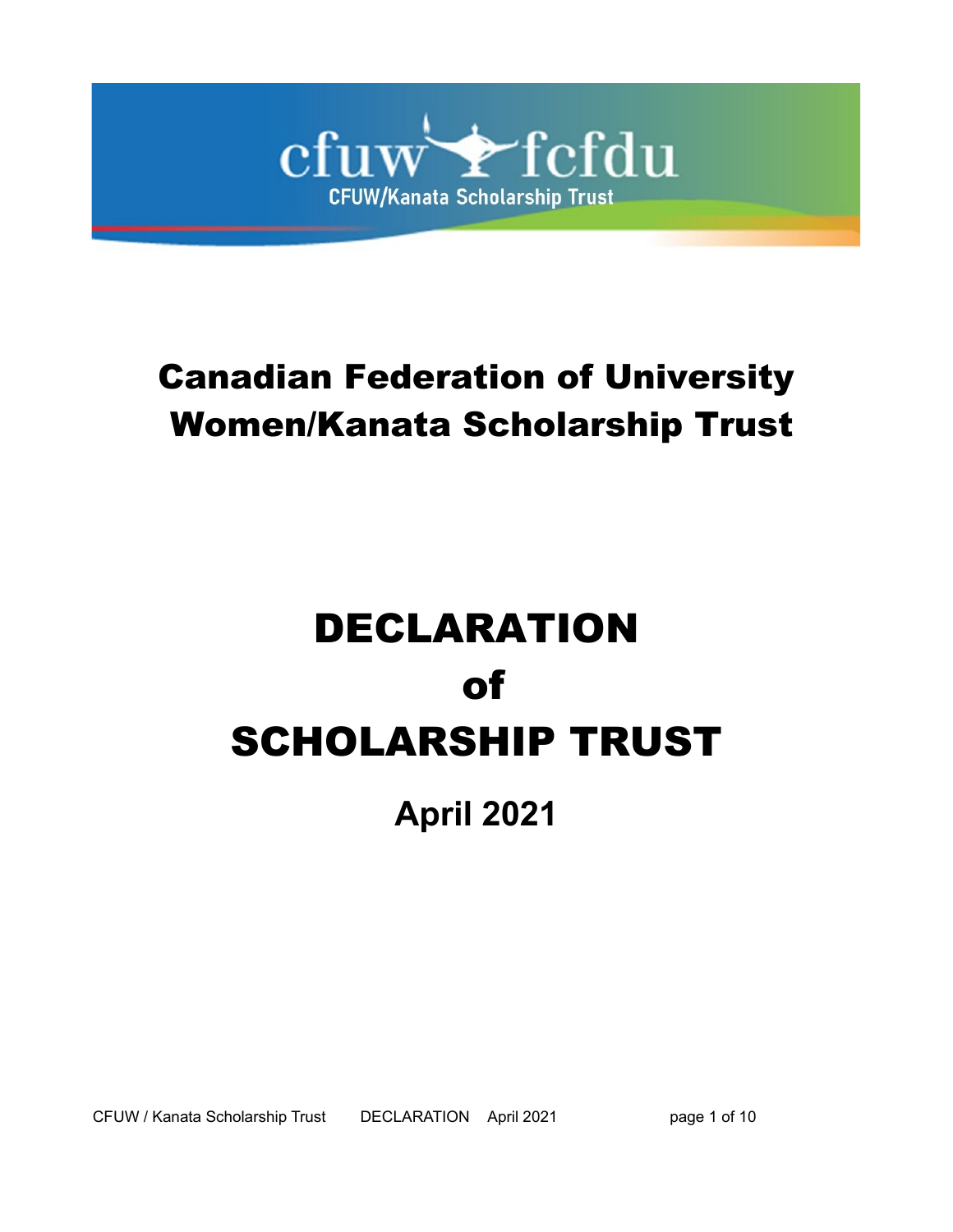# **TABLE OF CONTENTS**

| В. |                                                            |  |
|----|------------------------------------------------------------|--|
| C. |                                                            |  |
| D. |                                                            |  |
| Е. |                                                            |  |
|    | F. DUTIES AND POWERS OF TRUSTEES: General Administration 5 |  |
| G. | DUTIES AND POWERS OF TRUSTEES: Financial Administration 5  |  |
| Н. |                                                            |  |
|    |                                                            |  |
| J. |                                                            |  |
| Κ. |                                                            |  |
|    |                                                            |  |

| RECORD OF AMENDED DECLARATION OF TRUST | - 8 |
|----------------------------------------|-----|
|                                        |     |
|                                        |     |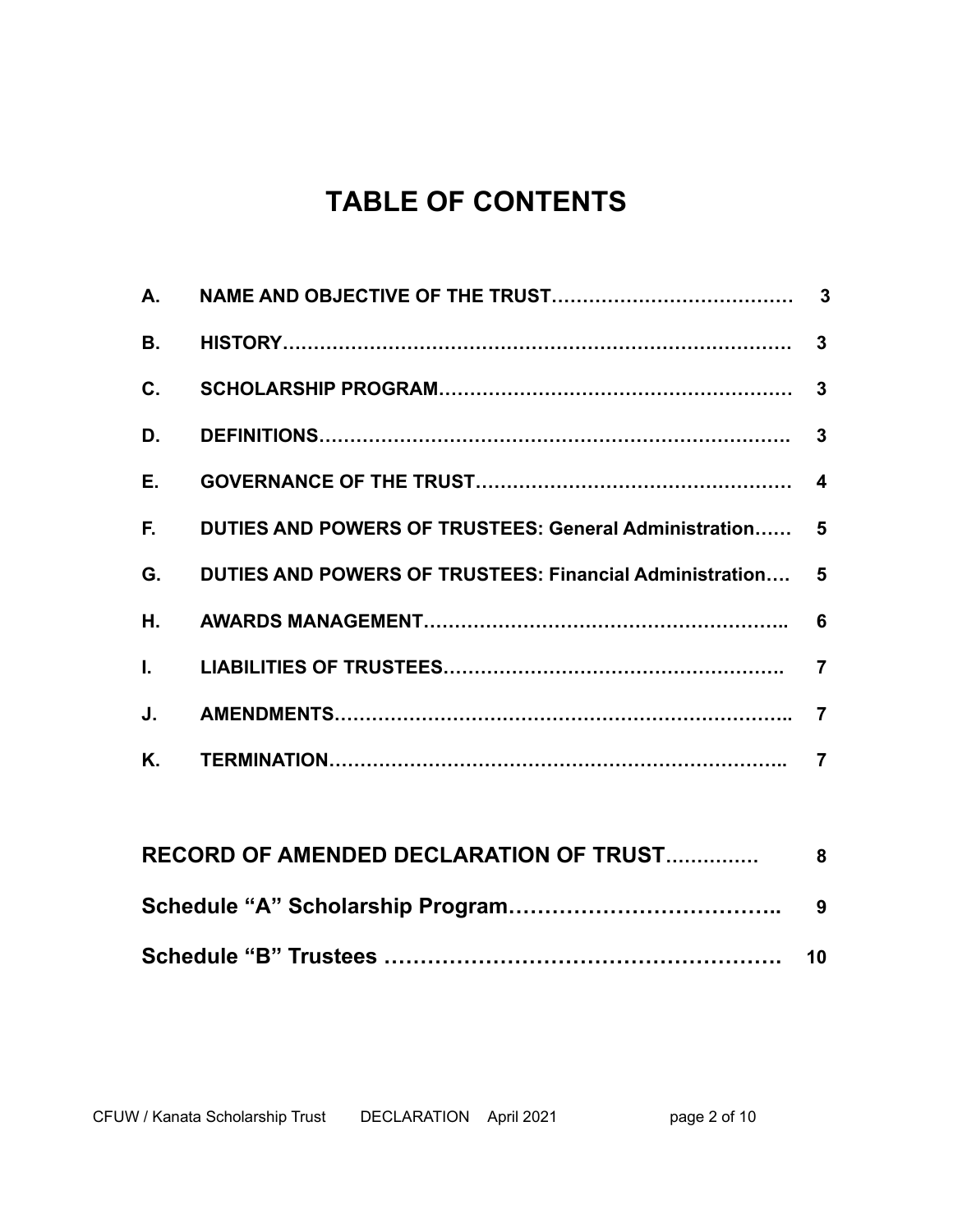### **CANADIAN FEDERATION OF UNIVERSITY WOMEN / KANATA SCHOLARSHIP TRUST**

#### **A. NAME AND OBJECTIVE OF THE TRUST**

The Trust shall be named the Canadian Federation of University Women (CFUW)/Kanata Scholarship Trust, (hereafter the "Trust").

#### **The CFUW/Kanata Scholarship Trust became a Registered Charity on February 6, 2006, with Business Number 80922 2276 RR0001**

The objective of the Trust is to assist women in meeting their educational pursuits by granting scholarships and awards from this charitable Trust dedicated to that purpose.

#### **B. HISTORY**

The Trust was created by a Declaration of Trust authorized by the members of the Canadian Federation of University Women/Kanata, the Settlor, at a general meeting held on November 13, 2001. The Declaration of Trust was amended in 2009 and approved as amended by the Canada Revenue Agency and the Office of the Public Guardian and Trustee. The Declaration was further amended according to the terms that follow by the members of the Canadian Federation of University Women at a general meeting on June 16, 2020.

#### **C. SCHOLARSHIP PROGRAM**

Scholarships and awards shall be given according to the policies and procedures adopted by the Trustees from time to time, including the policies and procedures relating to the criteria for the scholarship program and special awards described in Schedule A and other matters the Trustees may deem required or appropriate, provided that the policies and procedures are not inconsistent with the Declaration of Trust.

#### **D. DEFINITIONS**

- 1 "Trust" means Canadian Federation of University Women/Kanata Scholarship Trust.
- 2 "Club" means the Canadian Federation of University Women (CFUW)/Kanata.
- 3 "Beneficiary" means any person or qualified donee receiving an award under this Trust.
- 4 "Qualified Donee" includes a registered charity, by law.
- 5 "Trust Funds" or "Trust Assets" mean all monies and or property held by the Trustees under the terms of the Trust.
- 6 "Trustees" mean the Trustees in office from time to time under the terms of the Trust, herein.
- 7 "Executive" means the Executive Committee of the "Club".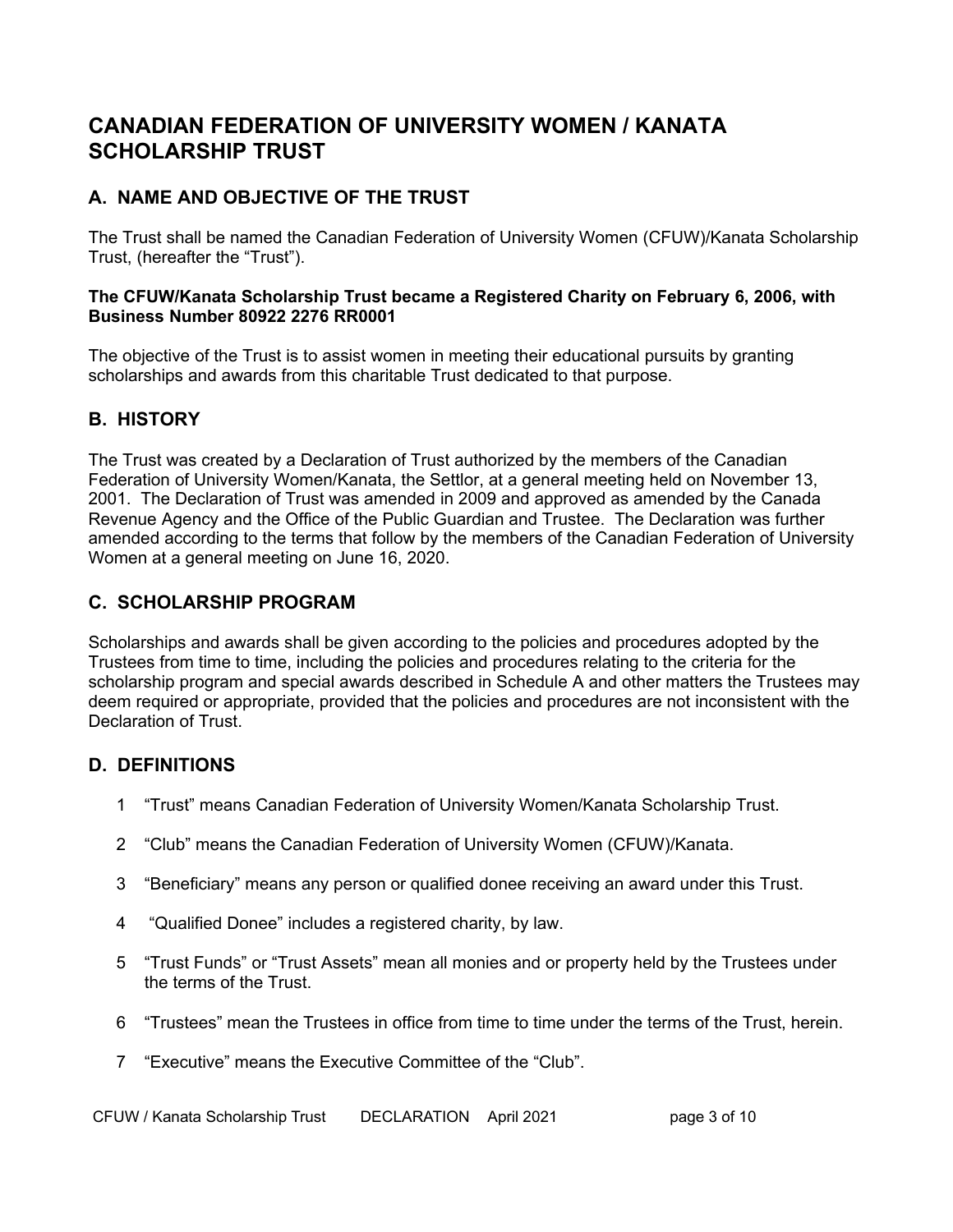- 8 "Scholarship Program" means the manner in which the Trust funds will be used to meet the Trust objectives.
- 9 "Catchment area" means the Kanata area and surrounding communities as defined from time to time.
- 10 "Special Award" means an award related to further educational pursuits under special circumstances.

#### **E. GOVERNANCE OF THE TRUST**

- 1 The Executive shall appoint three to five Trustees to manage the Trust. The Trustees will be chosen to fill the positions of Chair, Secretary, Treasurer, Awards Committee Member or as required. All Trustees shall be members in good standing of the Club.
- 2 Trustees shall serve for a term of three years, or such lesser term as the Executive shall decide. Trustees may serve for a maximum of two consecutive terms. The Trustees' appointments shall be managed so that overlap and therefore continuity is ensured.
- 3 The Executive shall, in a timely manner, fill a vacancy created by the expiration of the term of a Trustee. In such cases as a Trustee leaving early or by the death, resignation, refusal to act, ceasing to be a member in good standing of the Club or removal by the Executive for failure to fulfill her duties as a Trustee, the term of a Trustee appointed to fill a vacancy under this provision shall be at minimum for the remainder of the unexpired term of the Trustee being replaced. The issue of whether a Trustee has resigned, has refused to act, is unable to act or has not appropriately fulfilled her duties as Trustee shall be determined by the Executive in the sole and absolute discretion of the Executive.
- 4 The Executive may extend the normal term of office of a Trustee at the Trustees' written request.
- 5 On the establishment of the Trust, and on every change of trusteeship, a list of the Trustees then in office shall be attached to this Trust as *Schedule "B" Trustees*, and each Trustee shall sign opposite her name thereon. Such signature shall be conclusive proof that such Trustee has accepted all of the terms of the Trust. The Trustees shall report data on new and retiring trustees to CRA.
- 6 No Trustee shall receive any remuneration nor directly or indirectly receive any profit for acting as a Trustee in connection with this Trust.
- 7 A quorum consists of a majority of Trustees. The consensus process will be the primary decision-making process for all issues.
- 8 The fiscal year of the Trust shall end on December 31<sup>st</sup> of each year.
- 9 Scholarships and awards approved by the Trustees shall be disbursed on a yearly basis from Trust funds, according to policy and procedures that may be amended from time to time and that are consistent with the terms of the Trust.
- 10 The Trustees shall hold an Annual General Meeting.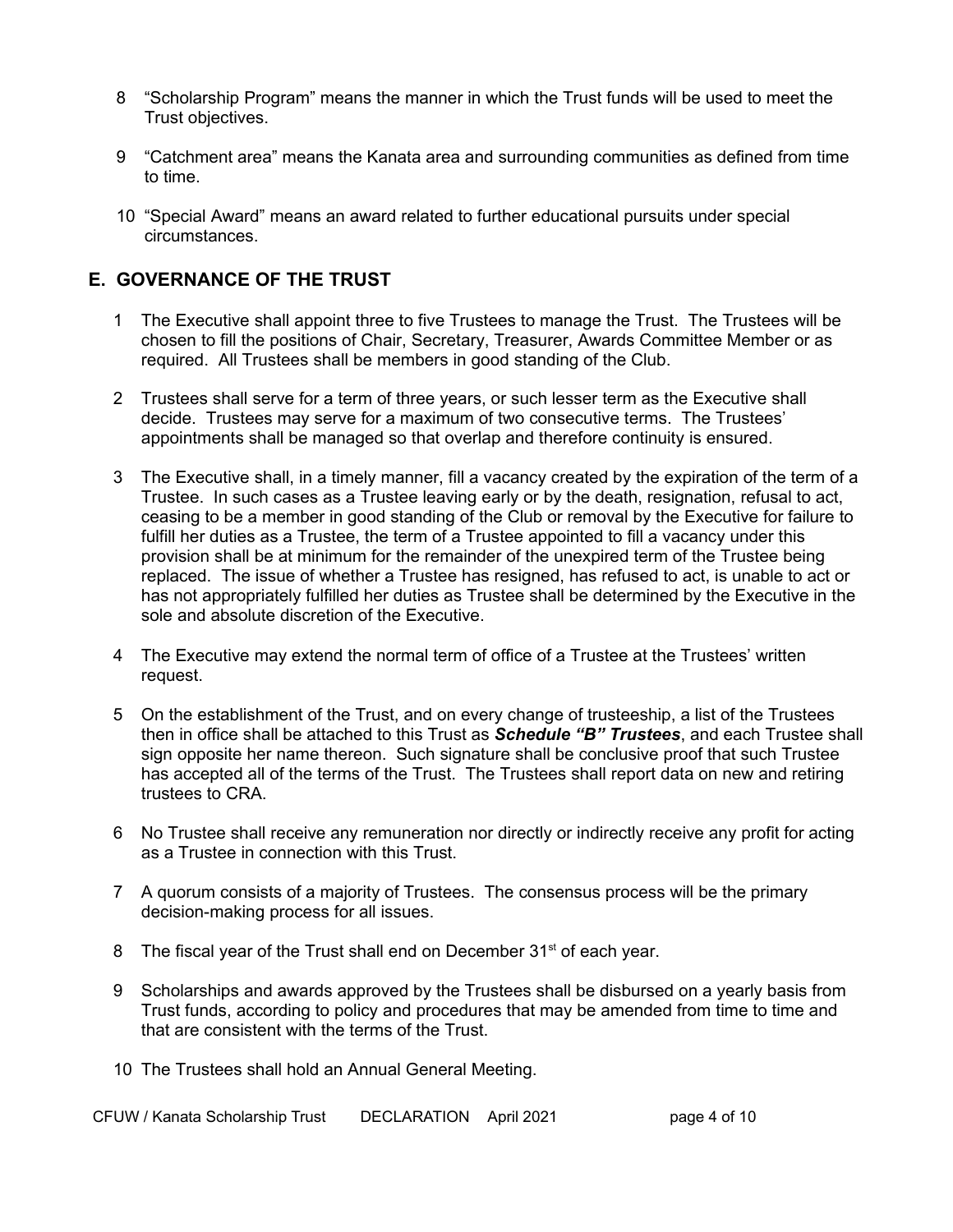11 Trustees are responsible for the assets of the Scholarship Trust and have a duty to prudently manage the funds in accordance with the *Ontario Trustee Act.* 

#### **F. DUTIES AND POWERS OF TRUSTEES: General Administration**

- 1 The Trustees ensure that the terms of the Trust are observed, the assets are safeguarded and conflicts of interest are avoided.
- 2 The Trustees shall manage the Trust at arms-length from the Club and from each other. Trustees shall retain final decision-making authority on all operational matters of the Trust.
- 3 The Trustees shall be responsible for compliance with the rules and regulations of the Ontario Office of the Public Guardian and Trust, the *Ontario Trustee Act*, Canada Revenue Agency, the *Income Tax Act* and any other Canadian legislation that could affect the operation of the Trust.
- 4 The Trustees may develop policies and procedures, consistent with the terms of the Trust, as they may consider necessary or advisable for the efficient operation of the Trust.
- 5 The Trustees shall meet at least once a year and as often as necessary to administer the Trust.
- 6 Trustees may request assistance from members of the Club as deemed necessary.
- 7 The Trustees shall keep the Executive informed of the policies and procedures and the financial status of the Trust on a semi-annual basis.

#### **G. DUTIES AND POWERS OF TRUSTEES: Financial Administration**

- 1 The Trustees shall manage funds at arm's-length from the Club. The financial administration of the Trust and Trust assets are separate from the "Club".
- 2 Three Trustees shall be established as Signing Authorities for the Trust at any one time, including the Chair, Treasurer and one other Trustee by a minuted decision of the Trustees. The signatures of the Treasurer, or her delegate, and one other signing officer constitutes the authority to transact financial business on behalf of the Trust.
- 3 Any Trustee can issue Official Receipts for Income Tax Purposes for eligible donations.
- 4 The Trustees shall ensure the adherence to agreements and any contractual obligations to donors or third parties such as colleges or universities.
- 5 The Trustees shall keep proper books of account which will be reviewed annually by an outside party and shall present a detailed report and financial statements at an Annual General Meeting of the Trust.
- 6 The Trustees shall invest the Trust Assets and attempt to obtain the best possible return on investment.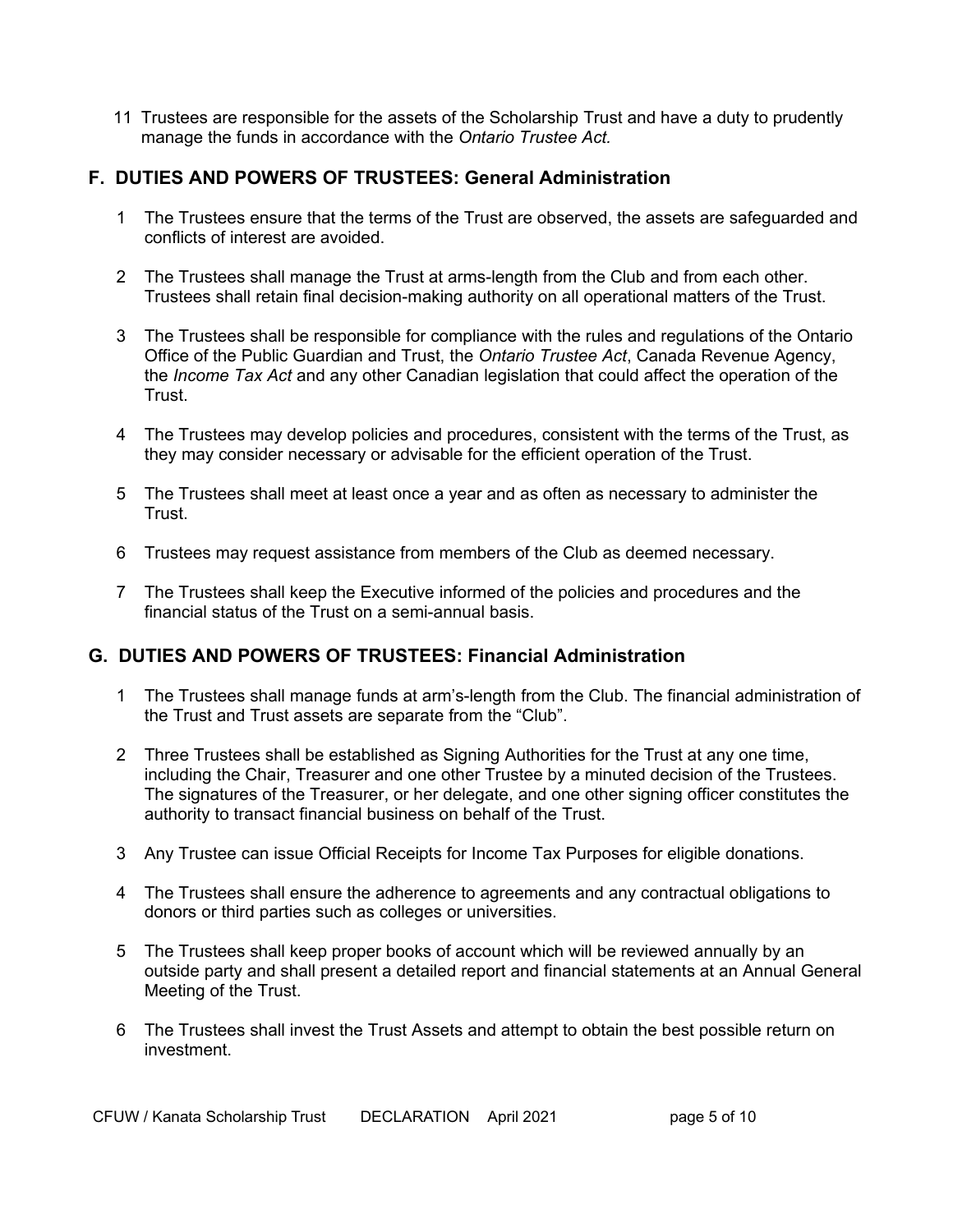- 7 The Trustees shall prepare and forward all necessary tax forms and financial statements to Canada Revenue Agency (CRA) in accordance with CRA's deadlines.
- 8 The Trustees may accept additional monies or property as may be paid or transferred to the Trust by the Club, any corporation, or any individual either personally or through her or his estate.
- 9 The Trustees may at any time during the administration of the Trust, retain professional services as required, seek the advice of investment advisors, solicitors, accountants or other agents as they consider necessary and advisable. Trustees may pay reasonable fees and expenses incurred in obtaining such assistance.
- 10 The Trustees may pay out of the Trust Fund all reasonable expenses incurred in the administration of the Trust.

#### **H. AWARDS MANAGEMENT**

- 1 The Trustees will establish the policies and procedures for the Scholarship Program by specifying the types, value and selection criteria of awards by December1<sup>st</sup> for the following year and shall confirm that the award proposals are consistent with the terms of the Trust. If no new Awards policies and procedures are approved by the Trustees, the previous year's Awards policies and procedures will remain in effect.
- 2 The Trustees shall establish the total monies available for awards by December  $1<sup>st</sup>$  prior to the following year's selection process.
- 3 The Trustees shall ensure that all approved awards are in accordance with the purposes and objectives set out herein and with the terms of the *Ontario Trustees Act* and are available for disbursal in a timely fashion.
- 4 The Trustees shall establish an Awards Committee as a standing committee of the Trust to assist the Trust in operationalizing the program based on the rules of the Trust.
- 5 The Awards Committee shall consist of a minimum of three members: the Awards Convenor/Chair and members-at-large who have been approved and appointed by the Trustees in consultation with the Executive. The Trustees will select a Trustee to be a member of the Awards Committee. The typical term of an Awards Committee member is three years and this period may be renewed by the Trustees.
- 6 Subject to the oversight of the Trustees, the Awards Committee conducts operational aspects of the awards such as contacts with the schools and award winners, preparation of applications and related forms, the screening, initial selection and recommendations of potential beneficiaries according to the Awards policies and procedures, and help with other Special Awards tasks. Each spring, and at least annually, the Awards Committee shall provide the Trustees with a report outlining its selection process and nomination of candidates for the scholarships to be awarded in a given year. The Trustees shall make the final decision on all aspects of the Scholarships and Awards program.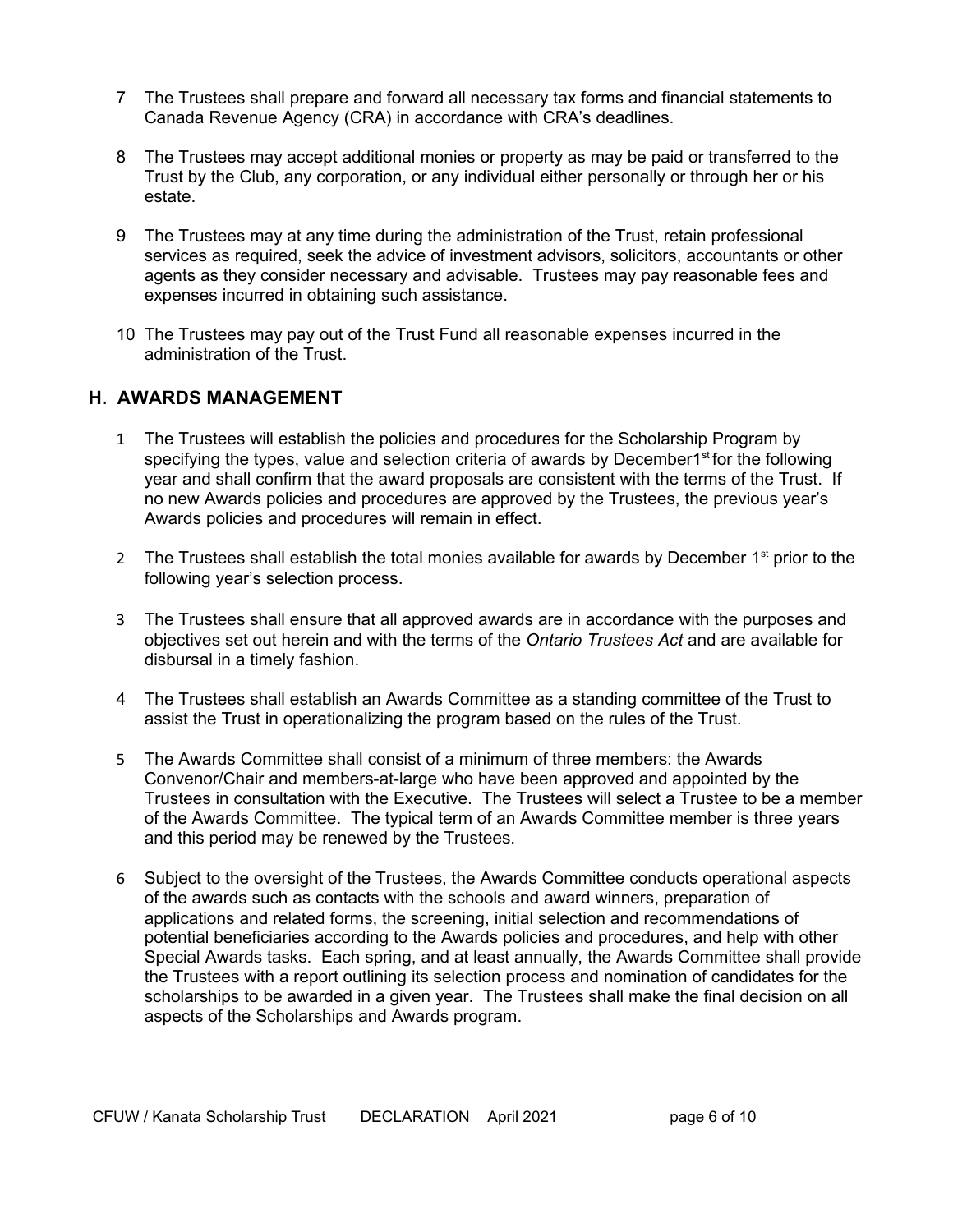- 7 When dealing with Special Awards, including contracting with a third party such as a University, the Trustees shall determine the most appropriate process for implementing each award.
- 8 Club members may submit written recommendations and changes to the Scholarship Trust Program to the Trustees.

#### **I. LIABILITIES OF TRUSTEES**

- 1 No Trustee, provided she acts in good faith, shall be liable for any loss incurred by the Trust or the Trust Fund, except for loss caused by her own dishonesty; gross negligence, as may result from advice or recommendations received or not received, or from failure to act upon or to ask for advice from solicitors, accountants, investment advisors and other agents; or wilful breach of Trust.
- 2 The Trustees shall take out Directors & Officers Liability Insurance.

#### **J. AMENDMENTS**

- 1 The terms of this Trust may be amended after consultation with the Executive and by the consensus decision of the Trustees.
- 2 However, in no event shall any amendment be made to this Trust which may cause the payment of any of the capital or income of the Trust Fund to any person other than a Beneficiary or a charity duly registered under the terms of the *Income Tax Act*, or which may impair the ability of the Trust to be, and remain registered as a charity under the terms of the *Income Tax Act*.

#### **K. TERMINATION**

- 1 This Trust is irrevocable.
- 2 This Trust may be terminated by the Trustees after consultation with the Executive. In the event that the Club is not a registered charity at that time or no longer exists, then the assets of the Trust shall be transferred to the CFUW Charitable Trust which is supported by the Canadian Federation of University Women (National), provided that it is registered as a charity under the terms of the *Income Tax Act* (Canada). In the event that the CFUW Charitable Trust is not a registered charity at that time or no longer exists, then the Trust Fund shall be transferred to another charity with similar objectives which is registered as a charity under the *Income Tax Act (Canada).* Such charity shall be selected by the Trustees in consultation with the Executive of CFUW/Kanata.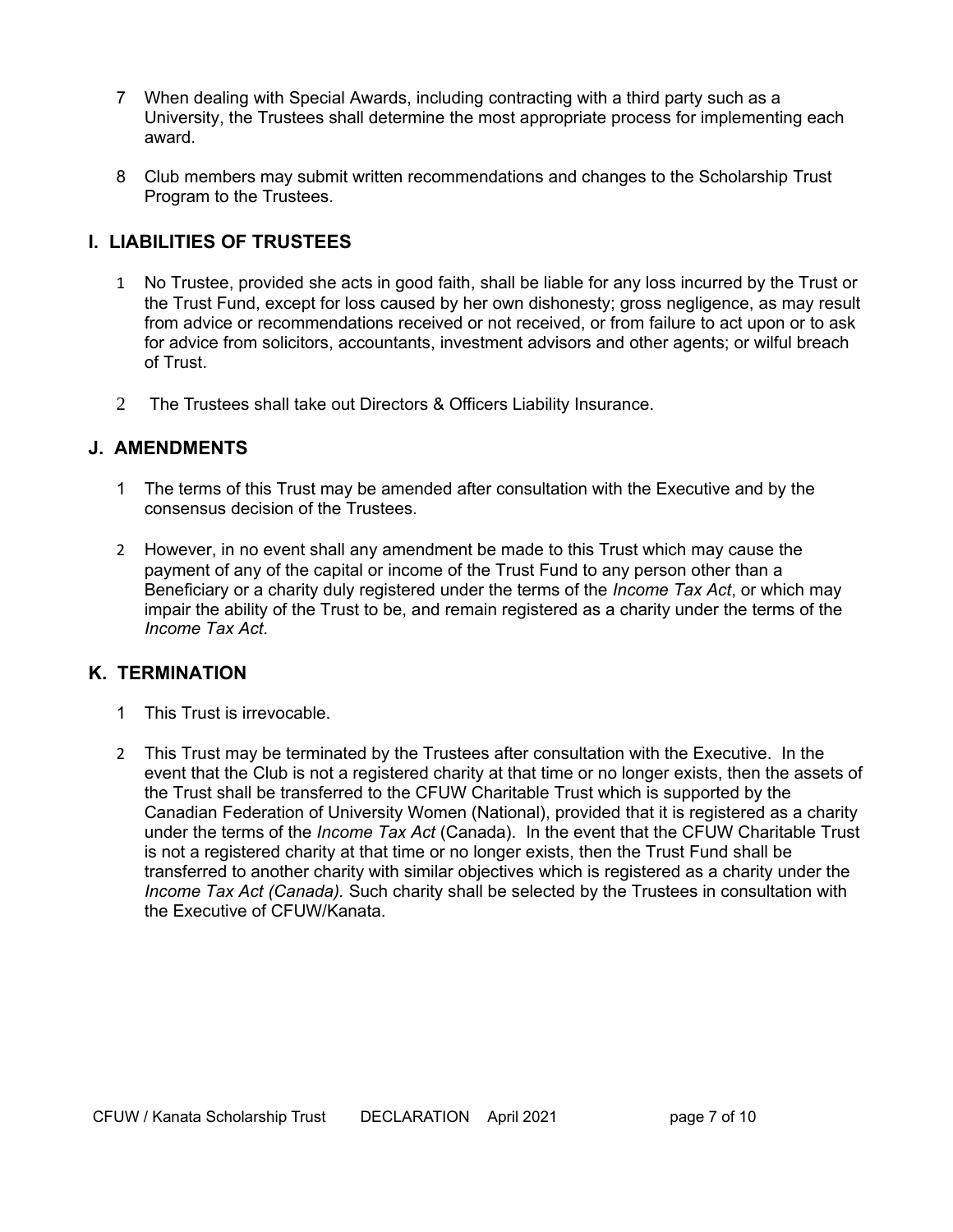# **RECORD OF AMENDED DECLARATION OF TRUST**

This declaration of trust has been executed on behalf of the Canadian Federation of University Women/Kanata Scholarship Trust this 30th day of April, 2021.

| By:<br>Chairperson     |  |
|------------------------|--|
| <b>Loraine Drewell</b> |  |
| By:                    |  |
| Secretary              |  |
| <b>Joyce Lemke</b>     |  |
| By:                    |  |
| <b>Treasurer</b>       |  |
| Sandra St. Germain     |  |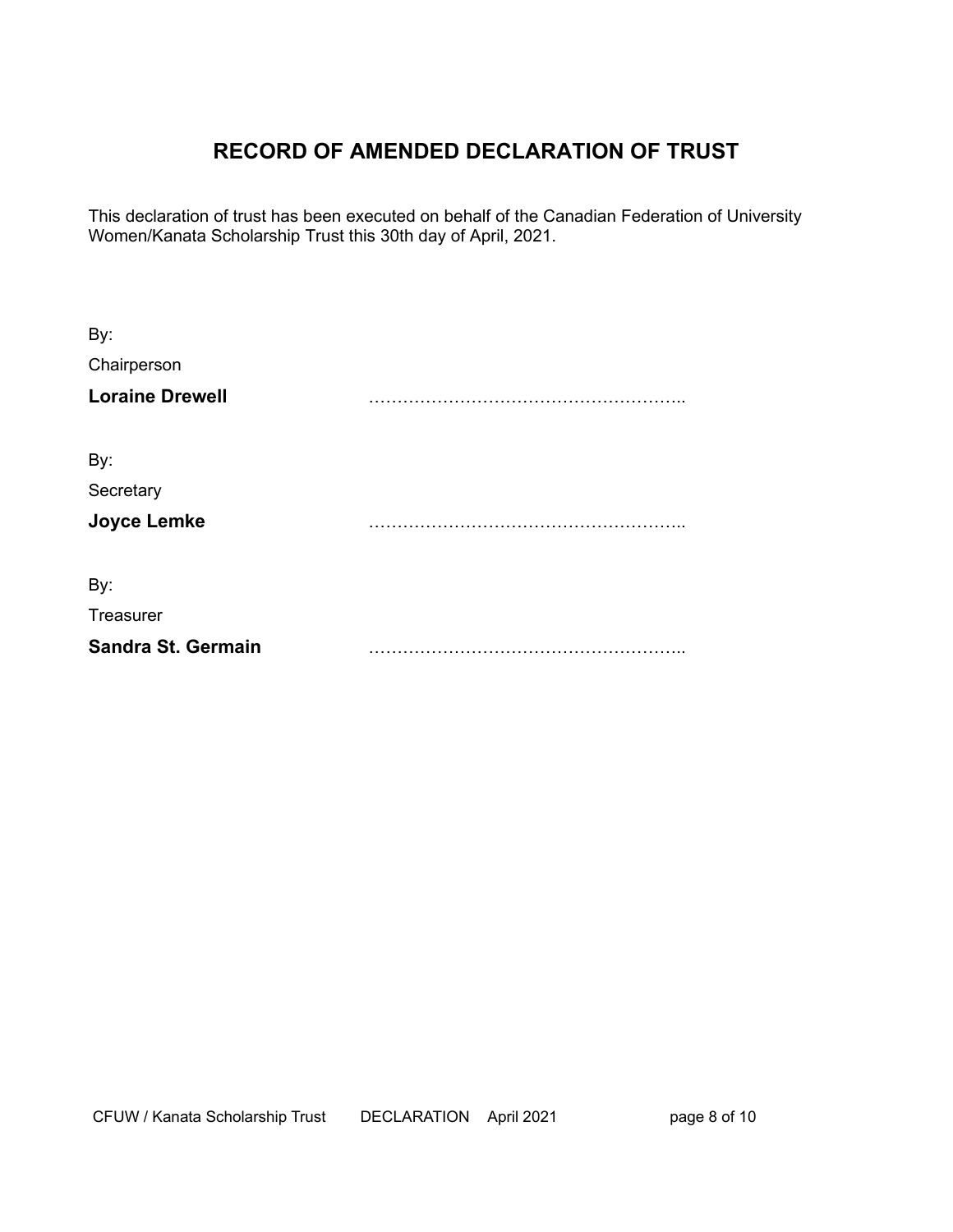# **SCHEDULE "A"**

# **CFUW / KANATA SCHOLARSHIP TRUST PROGRAM**

Scholarships and awards shall be given according to the policies and procedures adopted by the Trustees from time to time relating to such matters as criteria for the scholarship program and special awards and other matters as the Trustees may deem required or appropriate, provided that the policies and procedures are not inconsistent with the Declaration of Trust.

#### **1. SCHOLARSHIP / AWARDS TO LOCAL HIGH SCHOOL GRADUATES**

Candidates must meet the following criteria:

- · Graduating from a high school within the catchment area as defined by the Trustees
- · Have financial need
- · Have demonstrated the ability to overcome personal challenges and have contributed to school and community beyond curriculum requirements.
- · Have a letter of acceptance to a chartered university, college or other post secondary educational program as a full time student
- · Have submitted a letter establishing that the above criteria were met

#### **2. SPECIAL AWARDS**

From time to time the Trustees may establish Special Awards. Such awards must not impair the ability of the Trust to be, and remain registered as a charity under the terms of the *Income Tax Act.*

A Special Award may be defined and given to:

- 1 An individual who does not meet the scholarship recipient criteria
- 2 A Qualified Donee, including by law, a registered charity, whose goal is consistent with that of the Trust
- 3 A student who meets the intent of the donor of a gift or a memorial bequest